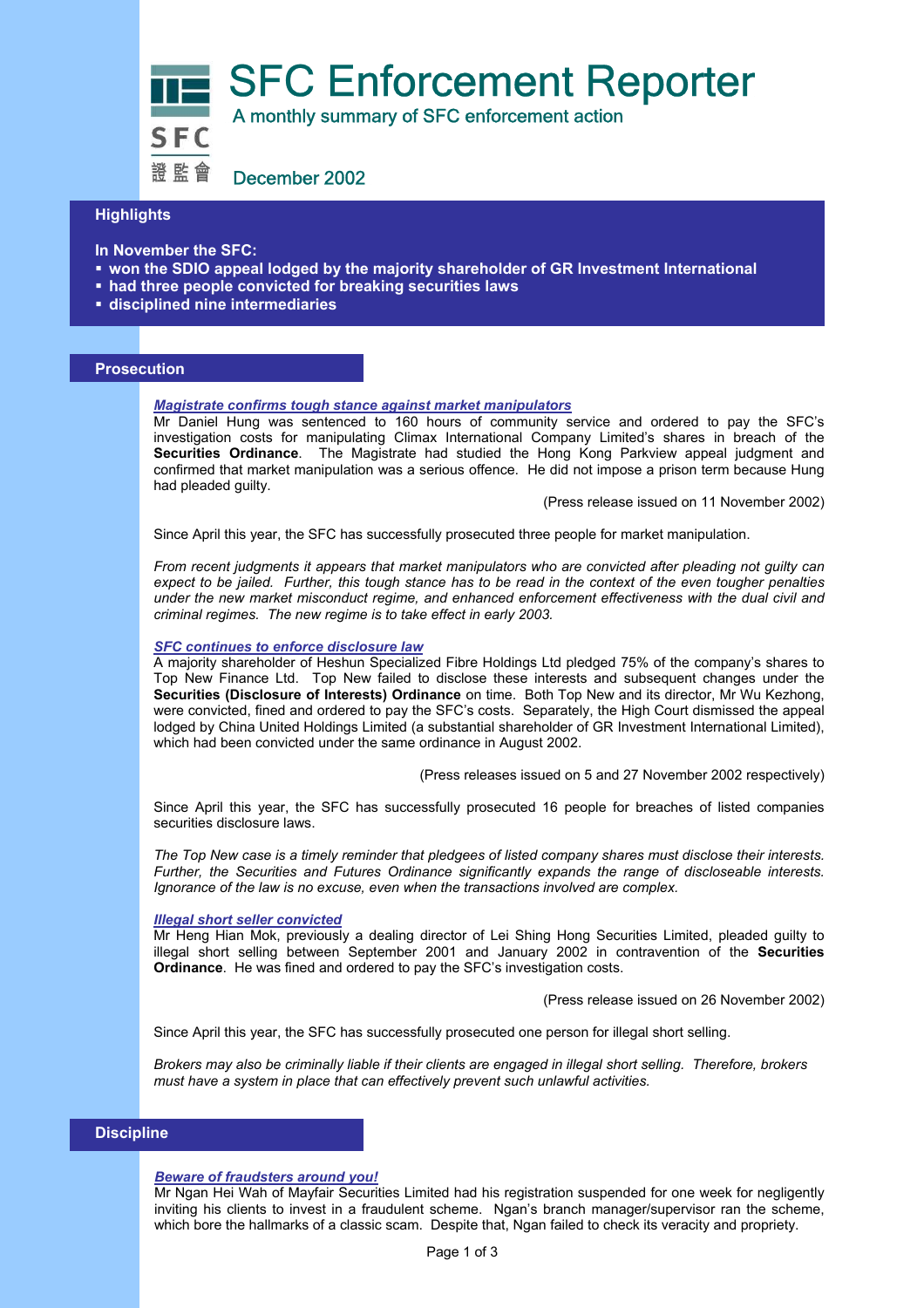**SFC Enforcement Reporter** 



That the supervisor told him the scheme was "secret" should have prompted Ngan to report the matter to the management. Not only did he not do that, he encouraged his family and friends to take part.

(Press release issued on 22 November 2002)

*Both investors and intermediaries should beware of bogus investments. SFC registrants in particular should always exercise independent judgment on any less than usual investment schemes before recommending them to anyone. Remember, "If it sounds too good to be true, it's probably too good to be true".* 

*Dishonesty and improper acts before registering with the SFC could lead to disciplinary action*

Mr Lau Chi Keung helped his friends open a trading account with an unregistered person. He then operated the account, placed orders and impersonated his friend when the account executive called to confirm orders. In so doing he put his friend at risk. Lau was not a registered person at the time, but his acts earned him a reprimand now that he is registered with the SFC.

(Press release issued on 19 November 2002)

*The SFC will discipline registrants for dishonesty in any shape or form, even if it predates their registrations. Had Lau's dishonest acts been committed after he was registered, he would no doubt have received a period of suspension.* 

*Dealer's representative managing client portfolio without Investment Advisor registration suspended* The SFC suspended Mr Chan Shek Hong Raymond's registration for six months. Although not registered as an investment adviser, Chan privately agreed with a client to manage her trading account, guaranteeing a monthly return of \$30,000. Substantial losses resulted after Chan churned the account to earn more commission. Worse still, Chan tried to avoid liability by claiming that the private agreement was void!

(Press release issued on 22 November 2002)

*It may be tempting for registrants to try to earn extra money by managing a client's portfolio, but they should be properly trained and registered before doing it. Where a registrant has the necessary registration, he still*  has a responsibility to justify his trading decisions. If he dodges his responsibilities, he will face stiff *disciplinary action.* 

*Inadequate supervision results in unregistered dealing*

The SFC reprimanded South China Securities Limited and Wing On Cheong Securities Company Limited for failing to supervise and monitor staff's activities:

- South China: Five trainees were earlier convicted of unregistered dealing. Mr Tam Yui Man, their supervisor, was convicted of aiding and abetting the unregistered activities.
- Wing On Cheong: Two former staff had engaged in unregistered dealings.

Neither South China nor Wing On Cheong properly supervised its staff to stop unregistered activities.

(Press releases issued on 22 and 29 November 2002 respectively)

*Brokerage staff and management should be well aware of the need for a person to be registered before they perform the functions of a dealer's representative. Contraventions often result in the prosecution of not only the unregistered staff, but also any person who aids or abets. Management may find that the cost of cure, including any reputational damage, may well exceed that of prevention.* 

### *Public reprimand for poor complaint handling and failure to review tape recordings*

Shenyin Wanguo Securities (HK) Limited received a client complaint and did not tell the complainant of the resolution of the complaint, nor did it properly implement its policies about maintaining complaint records. Further, no procedure existed for regularly reviewing tape recordings of broker-client telephone conversations.

(Press release issued on 20 November 2002)

*Registrants must maintain and implement proper procedures for handling complaints, including keeping proper records of complaints. Registrants should tell complainants the outcome of their complaints as soon as practical. If a complaint cannot be remedied promptly, the registrant must advise the complainant to seek alternative redress. Tape recordings of broker-client conversations are a very useful tool to protect clients*